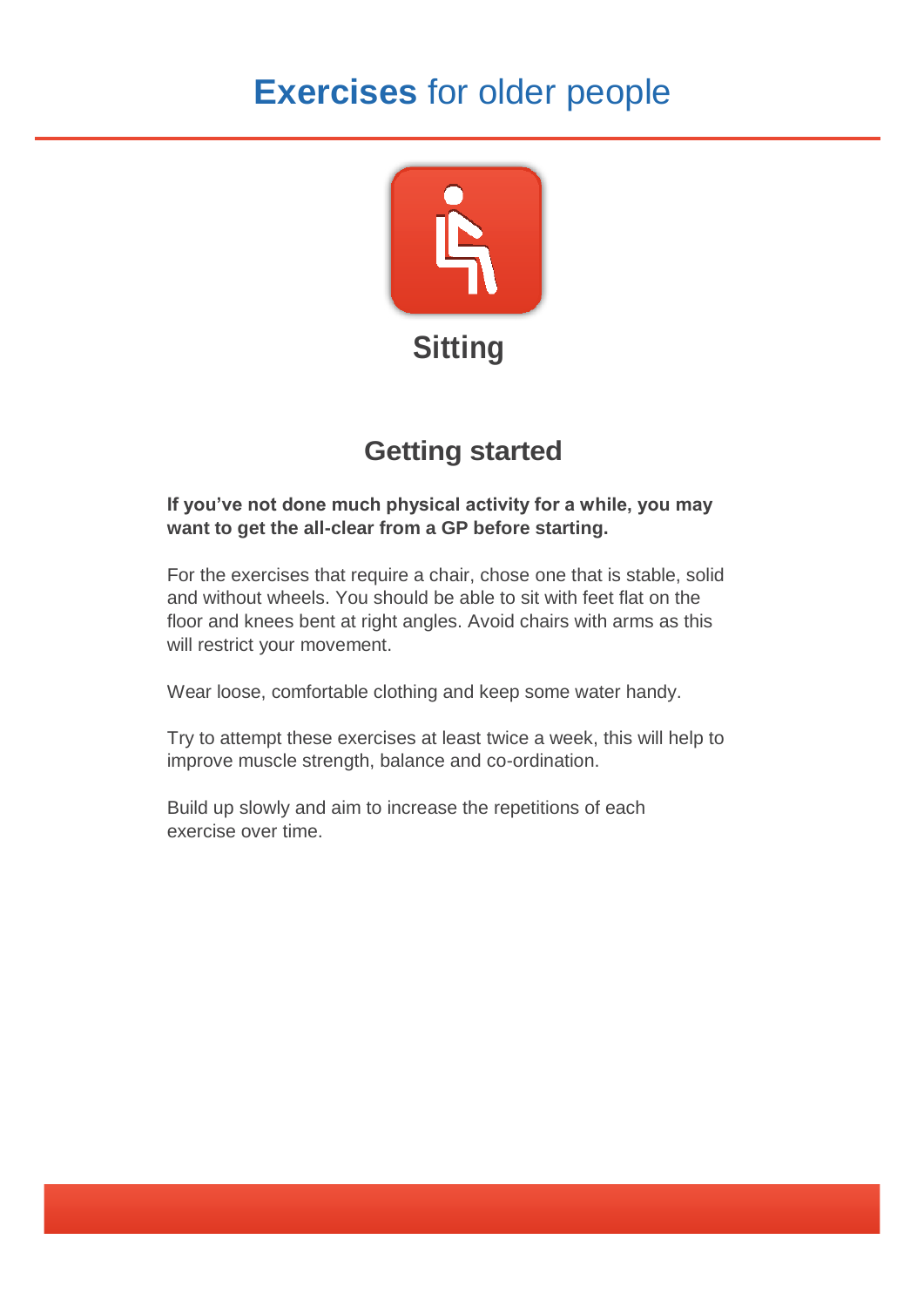

## **CHEST STRETCH**



#### **This stretch is good for posture.**

A. Sit upright and away from the back of the chair. Pull your shoulders back and down. Extend arms out to the side.

B. Gently push your chest forwards and up until you feel a stretch across your chest.

Hold for five to 10 seconds and repeat five times.

### **UPPER BODY TWIST**





#### **This will develop and maintain flexibility in the upper back.**

A. Sit upright with feet flat on the floor, cross your arms and reach for your shoulders.

B. Without moving your hips, turn your upper body to the left as far as is comfortable.

Hold for five seconds. Repeat going right. Do five of each.

#### **HIP MARCHING**



#### **A B This will strengthen hips and thighs and improve flexibility.**

A. Sit upright and away from the back of the chair. Hold on to the sides of the chair.

B. Lift your left leg, with your knee bent, as far as is comfortable. Place foot down with control.

Repeat with the opposite leg. Do five lifts with each leg.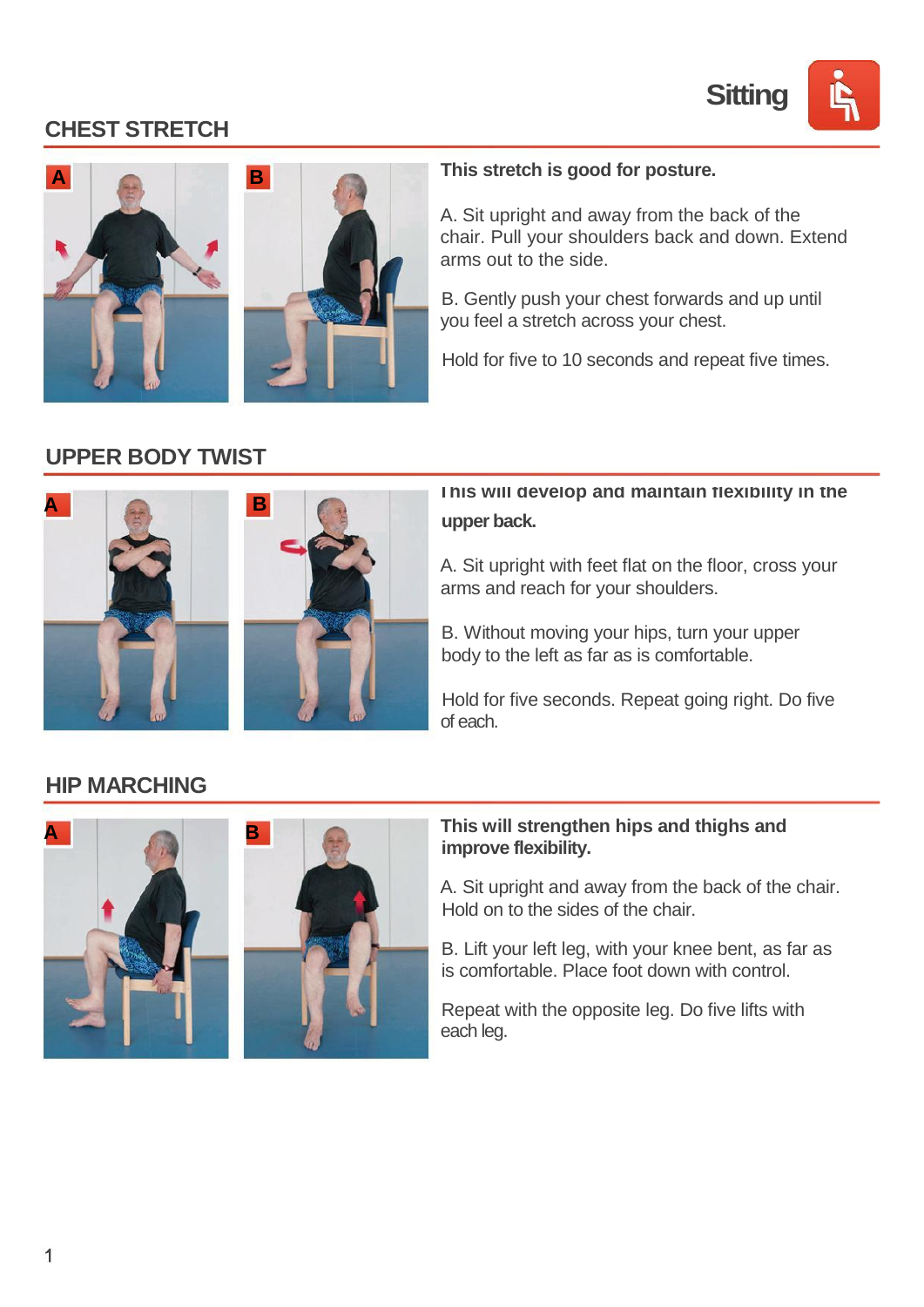

## **ANKLE STRETCH**



**This will improve ankle flexibility and reduce blood clot risk.**

- A. Sit upright, hold on to the side of the chair and straighten your left leg with your foot off the floor.
- B. With leg straight and raised, point your toes away from you.
- C. Point toes back towards you.

Try two sets of five stretches with each foot.



### **ARM RAISES**

#### **This builds shoulder strength.**

- A. Sit upright, arms by your sides.
- B. With palms forwards, raise both arms out and to the side and up as far as is comfortable. Then return.
- C. Keep your shoulders down and arms straight throughout.

Breathe out as you raise your arms and breathe in as you lower them. Repeat five times.